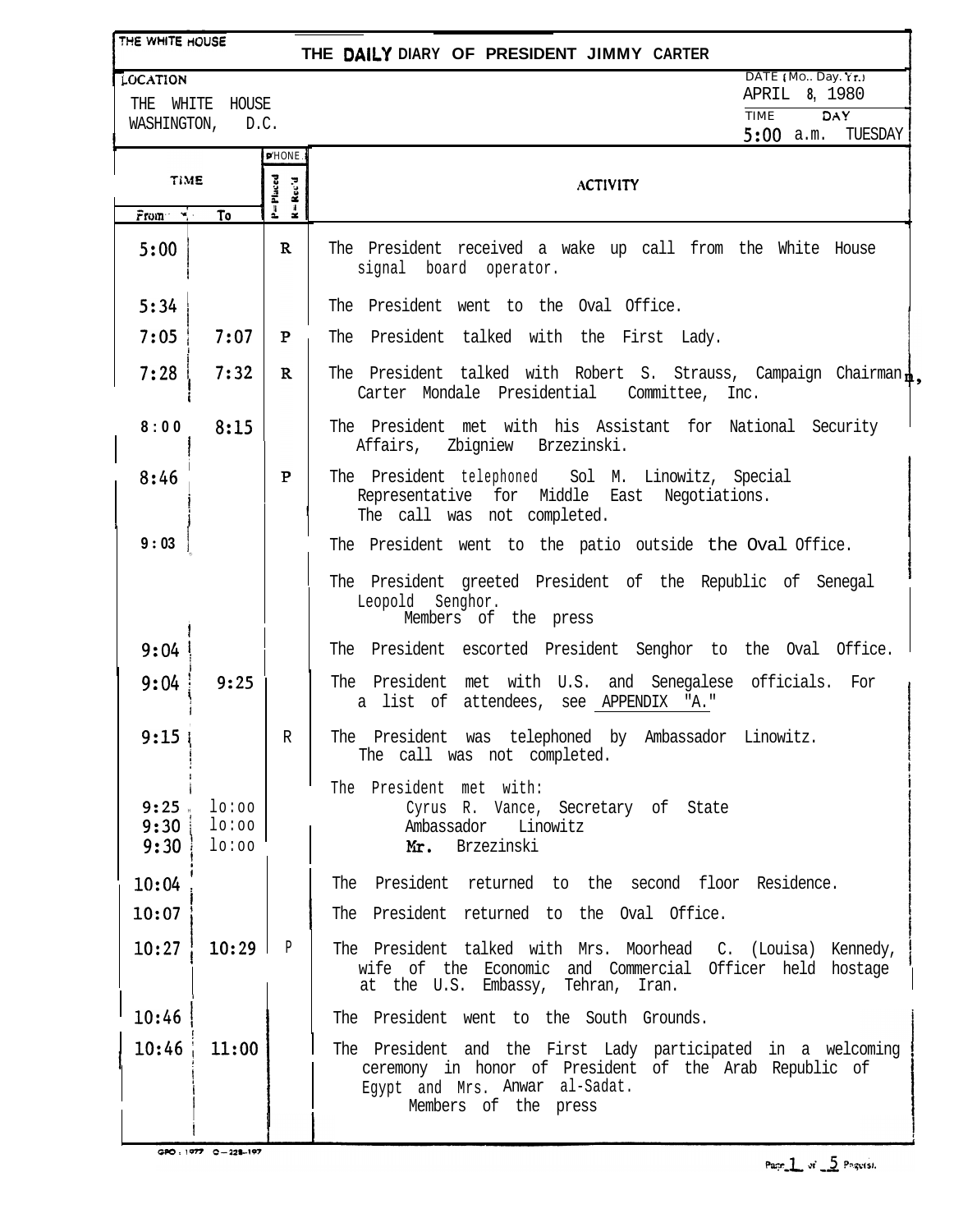| THE WHITE HOUSE                           |               |                                                                              | THE DAILY DIARY OF PRESIDENT JIMMY CARTER                                                                                                                                                                                                                                                                                                                                                     |
|-------------------------------------------|---------------|------------------------------------------------------------------------------|-----------------------------------------------------------------------------------------------------------------------------------------------------------------------------------------------------------------------------------------------------------------------------------------------------------------------------------------------------------------------------------------------|
| <b>LOCATION</b>                           |               |                                                                              | DATE (Mo., Day, Yr.)<br>APRIL 8, 1980                                                                                                                                                                                                                                                                                                                                                         |
| WHITE<br>HOUSE<br>THE<br>WASHINGTON, D.C. |               |                                                                              | TIME<br><b>DAY</b>                                                                                                                                                                                                                                                                                                                                                                            |
|                                           |               | <b>PHONE</b>                                                                 | 10:46a.m. TUESDAY                                                                                                                                                                                                                                                                                                                                                                             |
| <b>TIME</b>                               |               |                                                                              | <b>ACTIVITY</b>                                                                                                                                                                                                                                                                                                                                                                               |
| <b>From</b>                               | To            | $P = P$ laced<br>$\mathbf{k} = \mathbf{R} \mathbf{c} \mathbf{c}' \mathbf{d}$ |                                                                                                                                                                                                                                                                                                                                                                                               |
|                                           |               |                                                                              |                                                                                                                                                                                                                                                                                                                                                                                               |
|                                           |               |                                                                              | The President and the First-Lady greeted President and<br>Mrs. Sadat.                                                                                                                                                                                                                                                                                                                         |
| 11:00                                     |               |                                                                              | The President escorted President Sadat to the Oval Office.                                                                                                                                                                                                                                                                                                                                    |
| 11:00                                     | 11:03         |                                                                              | The President met with President Sadat.                                                                                                                                                                                                                                                                                                                                                       |
| 11:03.                                    |               |                                                                              | The President and President Sadat returned to the South<br>Grounds.                                                                                                                                                                                                                                                                                                                           |
|                                           | $11:03$ 12:10 |                                                                              | The President met with President Sadat.                                                                                                                                                                                                                                                                                                                                                       |
| 12:10                                     |               |                                                                              | The President and President Sadat returned to the Oval<br>Office.                                                                                                                                                                                                                                                                                                                             |
| 12:10                                     | 12:14         |                                                                              | The President continued his meeting with President Sadat.                                                                                                                                                                                                                                                                                                                                     |
| 12:14                                     |               |                                                                              | The President and President Sadat went to the Cabinet Room.                                                                                                                                                                                                                                                                                                                                   |
| 12:14                                     | 12:35         |                                                                              | The President and President Sadat met with U.S. and Egyptian<br>officials.<br>For a list of attendees, see APPENDIX "B."                                                                                                                                                                                                                                                                      |
| 12:35                                     |               |                                                                              | The President escorted-President Sadat to his motorcade<br>on the South Grounds.                                                                                                                                                                                                                                                                                                              |
|                                           |               |                                                                              | The President bade farewell to President Sadat.<br>Members of the press, in/out                                                                                                                                                                                                                                                                                                               |
| 12:38                                     |               |                                                                              | The President returned to the Oval Office.                                                                                                                                                                                                                                                                                                                                                    |
| 12:40                                     |               |                                                                              | The President returned to the Cabinet Room.                                                                                                                                                                                                                                                                                                                                                   |
| 12:40                                     | 1:10<br>т     |                                                                              | The President met with:<br>Vice President Mondale<br>Secretary Vance<br>Mr. Brzezinski<br>Ambassador Linowitz.<br>Alfred L. Atherton, Jr., Ambassador at Large<br>Harold H. Saunders, Assistant Secretary of State for<br>Near Eastern and South Asian Affairs<br>David L. Aaron, Deputy Assistant for National<br>Security Affairs<br>Robert Hunter, Staff Member, National Security Council |
| 1:10                                      |               |                                                                              | The President returned to the second floor Residence.                                                                                                                                                                                                                                                                                                                                         |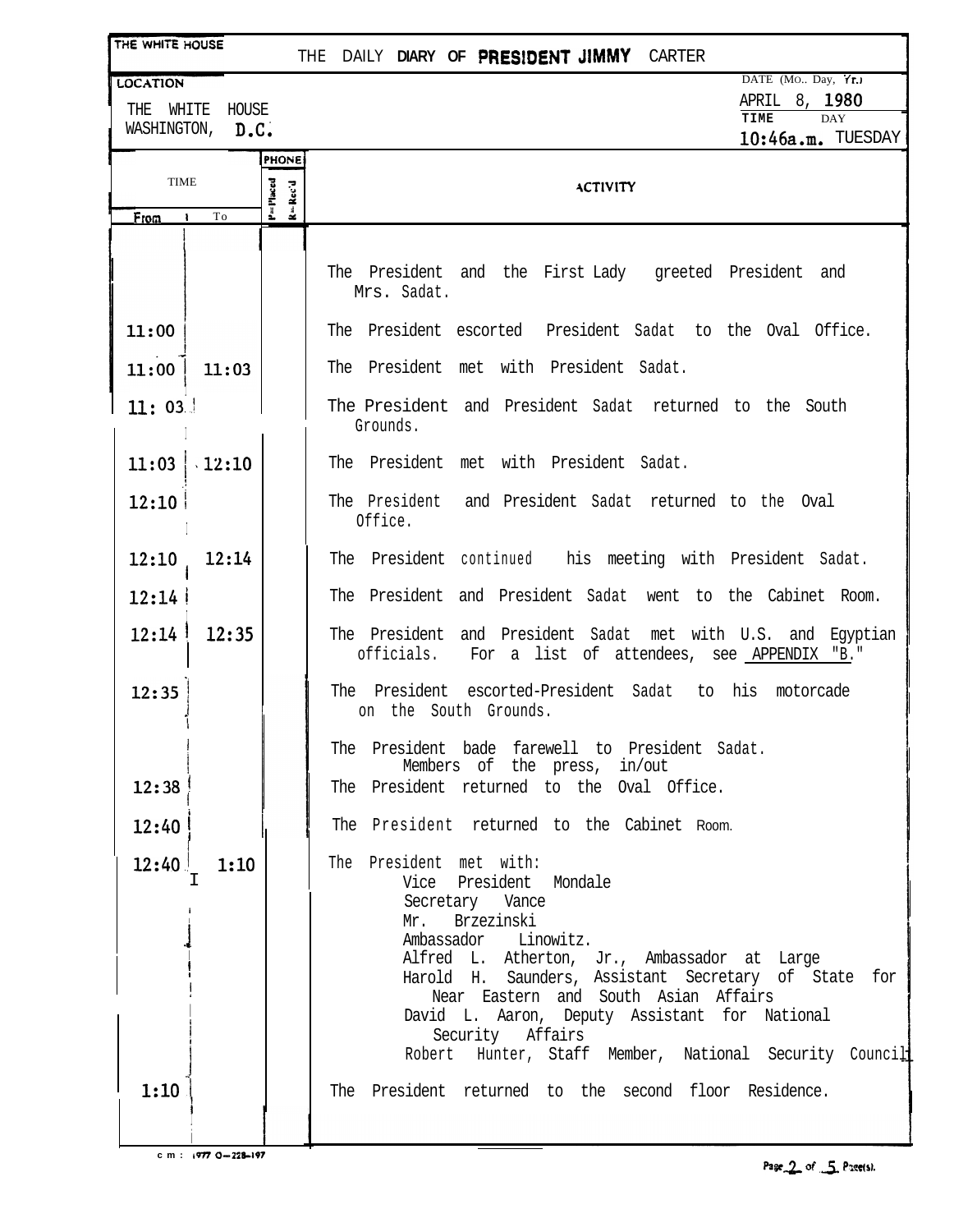| THE WHITE HOUSE                               |              | THE DAILY DIARY OF PRESIDENT JIMMY CARTER                                                                                    |  |
|-----------------------------------------------|--------------|------------------------------------------------------------------------------------------------------------------------------|--|
| <b>TLOCATION</b>                              |              | DATE (Mo., Day, Yr.)                                                                                                         |  |
| WHITE<br>HOUSE<br>THE                         |              | APRIL 8, 1980<br>TIME<br><b>DAY</b>                                                                                          |  |
| WASHINGTON,                                   | D.C.         | $1:15$ p.m. TUESDAY                                                                                                          |  |
| PHONE<br><b>TIME</b>                          |              | <b>ACTIVITY</b>                                                                                                              |  |
| $P_{\text{rad}}$<br>$R - Rec'd$<br>From<br>To |              |                                                                                                                              |  |
| 1:15                                          |              | The President and the First Lady had lunch,                                                                                  |  |
| 1:50                                          |              | The President returned to the Oval Office.                                                                                   |  |
| 2:06                                          | Р            | The President telephoned Senator Edmund S. Muskie (D-Maine).<br>The call was not completed.                                  |  |
| 2:12<br>2:07                                  | P            | The President talked with Senator Robert S. Byrd (D-West<br>Virginia).                                                       |  |
| 2:15<br>2:22                                  |              | The President met with his Assistant for Congressional<br>Liaison, Frank B. Moore.                                           |  |
| 2:16<br>2:20                                  | $\mathbf{R}$ | The President talked'with Senator Muskie.                                                                                    |  |
| 2:55<br>3:00                                  |              | The President met with his Press Secretary, Joseph L. "Jody"<br>Powell.                                                      |  |
| 3:01                                          |              | The President returned to the South Grounds.<br>The President greeted President<br>Sadat.                                    |  |
| 3:03                                          |              | The President escorted President Sadat to the Cabinet Room.                                                                  |  |
| 3:03<br>4:20                                  |              | The President met with U.S. and Egyptian officials. For a<br>list of attendees, see APPENDIX "B."                            |  |
| 3:08                                          | R            | The President was telephoned by Senator David L. Boren<br>(D-Oklahoma). The call was not completed.                          |  |
| 4:20                                          |              | The President escorted President Sadat to his motorcade<br>on the South Grounds.                                             |  |
|                                               |              | The President bade farewell to President Sadat.<br>Members of the press                                                      |  |
| 4:25                                          |              | The President returned to the Oval Office.                                                                                   |  |
| 4:30                                          |              | The President returned to the second floor Residence.                                                                        |  |
| 4:46                                          |              | The President and the First Lady went to the East Room.                                                                      |  |
|                                               |              | The President and the First Lady attended a portion of the<br>rehearsal by the Statler Brothers, a country singing<br>group, |  |
| 4:49                                          |              | The President and the First Lady went to the South Grounds.                                                                  |  |
|                                               |              | The President and the First Lady went jogging.                                                                               |  |
| GPO : 1977 0-228-197                          |              | Page $3.0f$ <sup>5</sup> Fage(s).                                                                                            |  |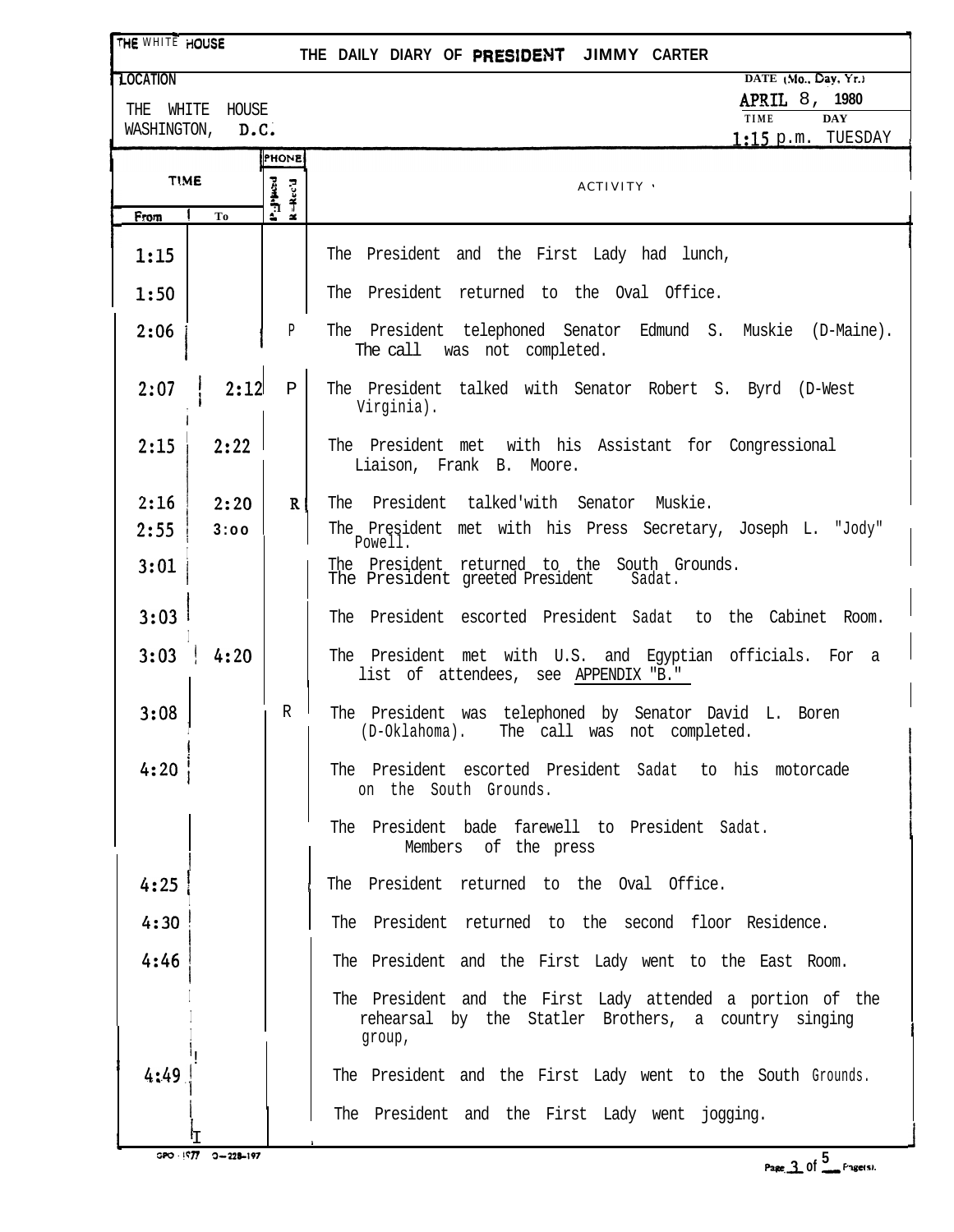## THE WHITE HOUSE

## **THE DAILY DIARY OF PRESIDENT JIMMY CARTER**

**LOCATION** 

THE WHITE HOUSE WASHINGTON, D.C.

| DATE (Mo., Day, Yr.) |      |         |
|----------------------|------|---------|
| APRIL 8, 1980        |      |         |
| <b>TIME</b>          |      | DAY     |
| 5:17                 | p.m. | TUESDAY |

|             |       | PHONE                                                                   |                                                                                                                                 |
|-------------|-------|-------------------------------------------------------------------------|---------------------------------------------------------------------------------------------------------------------------------|
| <b>TIME</b> |       | P=Placed<br>$\mathbf{R} = \mathbf{R} \mathbf{c} \mathbf{c}' \mathbf{d}$ | <b>ACTIVITY</b>                                                                                                                 |
| From        | To    |                                                                         |                                                                                                                                 |
| 5:17        |       |                                                                         | The President and the First Lady returned to the second<br>floor Residence.                                                     |
| 5:56        | 5:58  | R                                                                       | The President talked with Mr. Powell.                                                                                           |
| 7:31        |       |                                                                         | The President and the First Lady returned to the State Floor<br>Residence.                                                      |
| 7:31        | 10:59 |                                                                         | The President and the First Lady hosted a State Dinner in<br>honor of President and Mrs. Sadat.<br>Members of the press, in/out |
| 7:32        |       |                                                                         | The President and the First Lady went to the North Portico.                                                                     |
|             |       |                                                                         | The President and the First Lady greeetd President and<br>Mrs. Sadat.                                                           |
| 7:34        |       |                                                                         | The President and the First Lady escorted President and<br>Mrs. Sadat to the Yellow Oval Room.                                  |
| 7:34        | 7:46  |                                                                         | The President and the First Lady received members of the<br>official Egyptian and U.S. parties.                                 |
| 7:46        |       |                                                                         | The President and the First Lady escorted President and<br>Mrs. Sadat to the East Room.                                         |
|             |       |                                                                         | The Presidential party received dinner guests. For a list<br>of attendees, see APPENDIX "C."                                    |
|             |       |                                                                         | The Presidential party went to the State Dining Room.                                                                           |
|             |       |                                                                         | The President and President Sadat exchanged toasts.                                                                             |
|             |       |                                                                         | The Presidential party had dinner.                                                                                              |
| 9:50        |       | R                                                                       | The President was telephoned by Attorney General Benjamin<br>Civiletti. The call was not completed.<br>R.                       |
| 9:50?       |       |                                                                         | The President and the First Lady escorted President and<br>Mrs. Sadat to the Grand Hall.                                        |
|             |       |                                                                         | The Presidential party received guests attending the<br>after dinner entertainment.                                             |
|             |       |                                                                         | The Presidential party went to the East Room.                                                                                   |
|             |       |                                                                         |                                                                                                                                 |